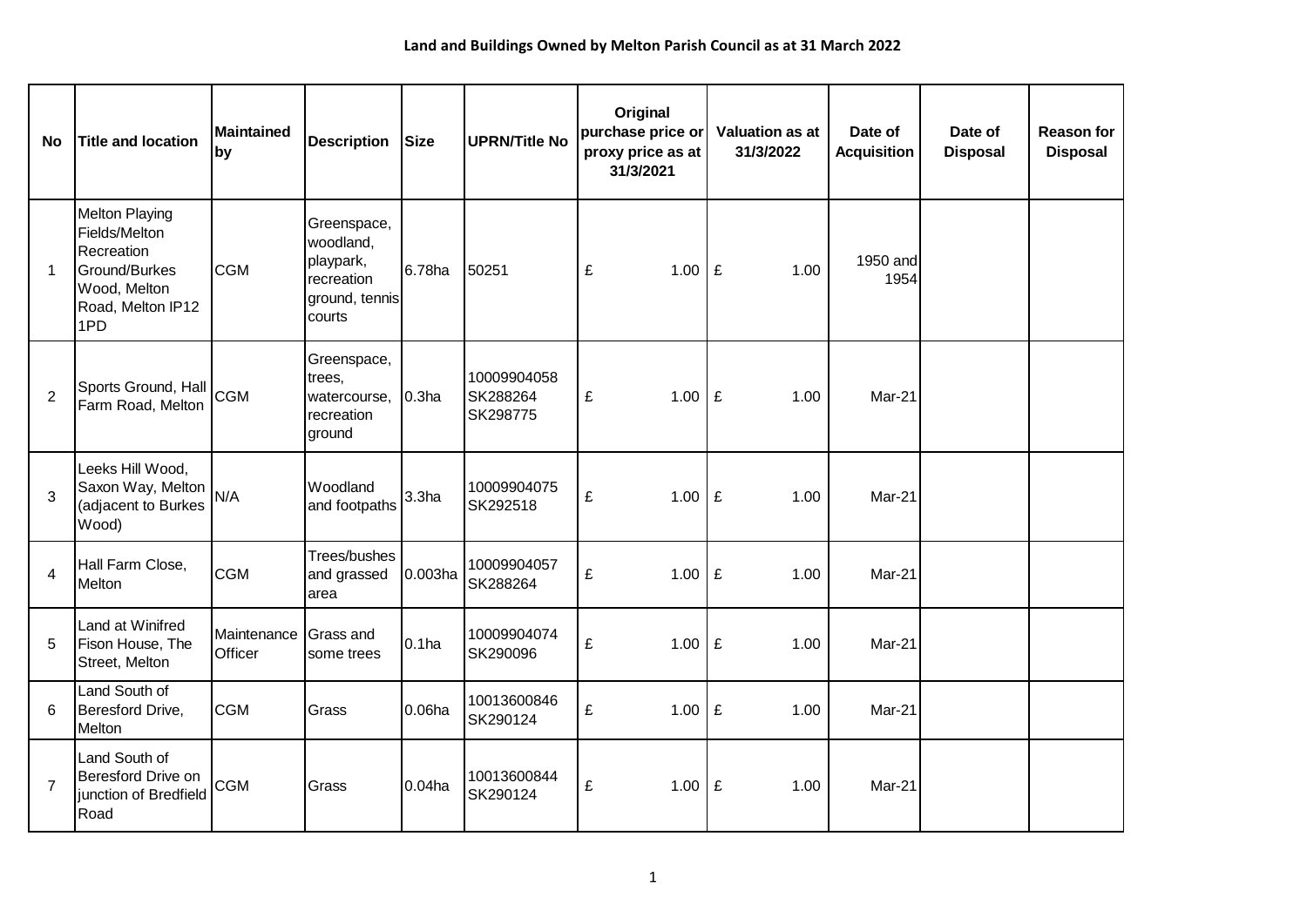|    |                                                                          | <b>Maintained</b><br>by | <b>Description</b>                   | <b>Size</b>       | <b>UPRN/Title No</b>                   | <b>Original</b><br>purchase price or |  | <b>Valuation as at</b> | Date of            | Date of         | <b>Reason for</b> |
|----|--------------------------------------------------------------------------|-------------------------|--------------------------------------|-------------------|----------------------------------------|--------------------------------------|--|------------------------|--------------------|-----------------|-------------------|
| No | <b>Title and location</b>                                                |                         |                                      |                   |                                        | proxy price as at<br>31/3/2021       |  | 31/3/2022              | <b>Acquisition</b> | <b>Disposal</b> | <b>Disposal</b>   |
| 8  | Land north of<br>Beresford Drive,<br>Melton                              | <b>CGM</b>              | Grass and<br>playpark                | $0.26$ ha         | 10009904103<br>SK288128<br>SK288080    | 1.00<br>£                            |  | £<br>1.00              | Mar-21             |                 |                   |
| 9  | Land between 1<br>and 3 Coppice<br>Close                                 | Maintenance<br>Officer  | Land with<br>mature trees            | 0.1 <sub>ha</sub> | 10013605392<br>SK239571                | £<br>1.00                            |  | £<br>1.00              | Mar-21             |                 |                   |
| 10 | Land on corner of<br>Coppice close and<br>Saxon Way, Melton              | Maintenance<br>Officer  | Land with<br>mature trees            | $0.1$ ha          | 10013605393<br>SK29518                 | £<br>1.00                            |  | £<br>1.00              | Mar-21             |                 |                   |
| 11 | Land to the rear of<br>28-66 Saxon Way,<br>Melton                        | Maintenance<br>Officer  | Footpath with<br>mature trees        | 0.3 <sub>ha</sub> | 10013600958<br>SK292516                | £<br>1.00                            |  | £<br>1.00              | Mar-21             |                 |                   |
| 12 | 2 small sections of<br>Love Lane verge,<br>Melton                        | Maintenance<br>Officer  | <b>Trees and</b><br>bushes           | 0.016ha           | 10009904100<br>10009904101<br>SK292494 | £<br>1.00                            |  | £<br>1.00              | Mar-21             |                 |                   |
| 13 | Land at end of<br>Riverview, Melton                                      | Maintenance<br>Officer  | Grass verges                         | a                 | 0.0179h 10013605394<br>SK75038         | £<br>1.00                            |  | £<br>1.00              | Mar-21             |                 |                   |
| 14 | <b>Riverbank land</b><br>opposite Fayrefield<br>Road, Melton IP12<br>1BJ | N/A                     | Bushes, trees<br>and wetland<br>area | 1.7 <sub>ha</sub> | 10009904702<br>SK292423                | £<br>1.00                            |  | £<br>1.00              | Mar-21             |                 |                   |
| 15 | Land adjacent to 5<br>Friars Court, Melton Officer                       | Maintenance             | Grass                                | 0.016             | 10013605389<br>SK292424                | £<br>1.00                            |  | £<br>1.00              | Mar-21             |                 |                   |
| 16 | Land adjacent to 20 Maintenance<br>Friars Court, Melton Officer          |                         | Grass                                | 0.003             | 10013605390<br>SK292424                | £<br>1.00                            |  | £<br>1.00              | Mar-21             |                 |                   |
| 17 | Land to the North of<br>Bury Hill, Melton                                | <b>CGM</b>              | Grass with<br>mature trees           | 0.3 <sub>ha</sub> | 200002200036<br>SK101264               | £<br>1.00                            |  | £<br>1.00              | Mar-21             |                 |                   |